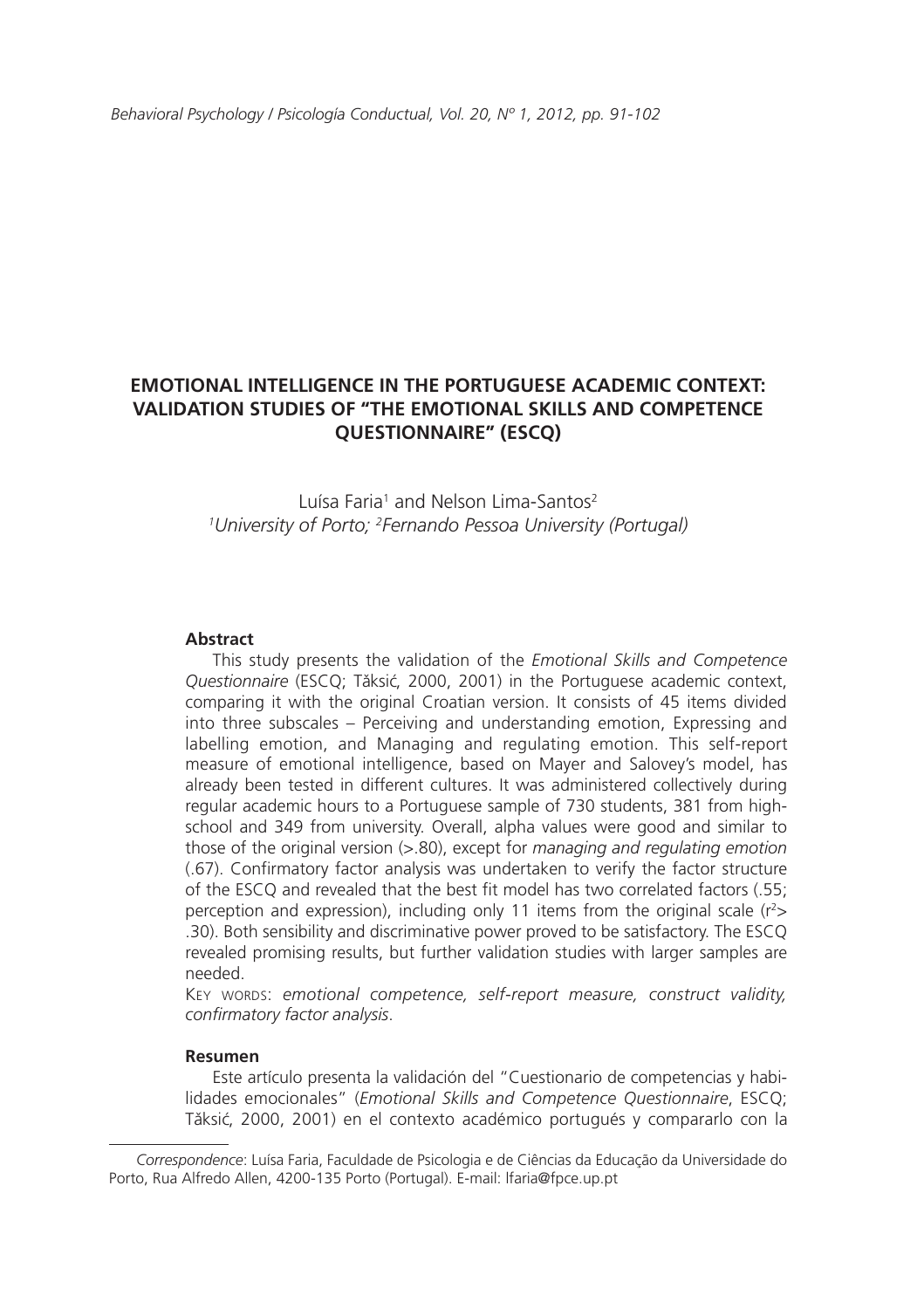versión croata original. El ESCQ es una medida emocional de autoinforme, basada en el modelo de Mayer y Salovey, con 45 ítems y tres subescalas: Percibir y comprender la emoción, Expresar y nombrar la emoción, y Manejar y regular la emoción. Fue aplicado colectivamente durante las clases regulares a 730 alumnos de Portugal, 381 de la enseñanza secundaria y 349 universitarios. Globalmente, los valores de alfa fueron buenos y parecidos a los de la versión original (> 0,80), excepto en Manejar y regular la emoción (0,67). El análisis factorial confirmatorio mostró que el modelo con mejor ajuste contiene dos factores correlacionados (0,55; percepción y expresión), incluyendo solamente 11 ítems de la escala original (r<sup>2</sup>> 0,30). La sensibilidad y el poder discriminativo fueron satisfactorios. Estos resultados son prometedores, pero se necesitan otros estudios de validación con muestras más amplias en el futuro.

Palabras clave: *competencia emocional, medida de autoinforme, validez de constructo, análisis factorial confirmatorio*.

### **Introduction**

Emotional intelligence as one of the most novel, popular, and innovative concepts in psychology, combines emotion with intelligence, accepting the fact that "emotion makes thinking more intelligent and that one thinks intelligently about emotions" (Mayer & Salovey, 1997, p. 5).

One of the definitions of emotional intelligence that better captures this close relation between intelligence and emotion is "*the ability to perceive emotions, to access and generate emotions so as to assist thought, to understand emotions and emotional knowledge, and to reflectively regulate emotions so as to promote emotional and intellectual growth*" (Mayer & Salovey, 1997, p. 5).

The popularity of this construct was not followed by an effort to create and develop measures capable of capturing its multidimensional nature, and researchers are eager to develop an instrument capable of assessing the construct in a multidimensional perspective, capturing all its specificities by gathering together the dimensions of perceiving and recognizing emotions, understanding, analysing and expressing emotions.

Conte (2005) states that emotional intelligence can be assessed through three types of measures or approaches: (i) self-report personality based; (ii) ability-based; or (iii) observer/informant approach.

Through the comparison of self-report with ability measures, Mayer, Caruso and Salovey (1999) consider that self-report emotional intelligence measures appear to assess personality characteristics or even emotional competencies, rather than intelligence, and that ability measures capture better the domains of human performance such as emotional intelligence. Nevertheless, serious concerns remain for all the emotional intelligence measures, both scoring concerns for the ability measures, several of which were developed in an intelligence testing tradition, and discriminant validity concerns for self-report measures (Conte, 2005).

Self-report measures of emotional intelligence capture "people's endorsements of descriptive statements about themselves" and clearly depend on the accuracy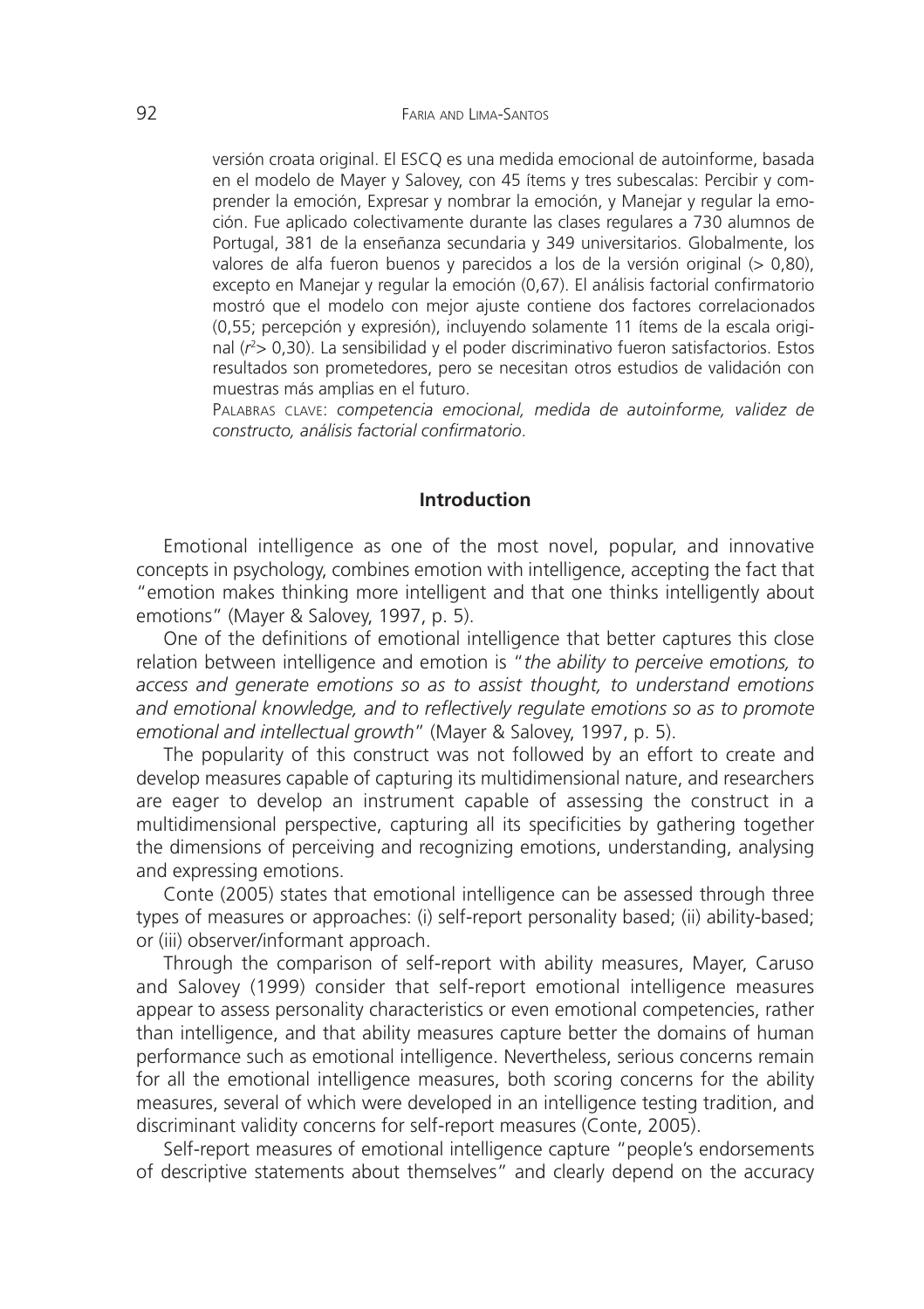of a person's self-concept (Brackett & Mayer, 2003). Although self-report measures have been criticized as too subjective and less valid because of strong social desirability tendencies, in more recent years there have been strong movements towards shifting from *ability and aptitude testing* to *competence* testing (Pervin, 1990).

The efforts to adapt a self-report measure to the Portuguese cultural context are based on the fact that the new measure here presented revealed face validity, evident from the source of its items, both on existing scales and on people's opinion (experts and students in psychology of emotion), and showed incremental validity in predicting several outcomes, over personality measures. Therefore, the "Emotional Skills and Competence Questionnaire" (ESCQ, Tăksić, 2000, 2001; Tăksić, Jurin, & Cvenic, 2001), a Croatian self-report instrument, is a measure capable of assessing several facets of emotional competence in Mayer and Salovey's perspective, and its adaptation to the Portuguese context will be presented, with a view to developing a measure capable of assessing this construct in the Portuguese academic context.

Several cross-cultural studies in different countries have evidenced the potentialities of the ESCQ. In the Croatian context, its original context, the ESCQ shares up to 28% of common variance with the scales derived from similar constructs (personality traits, self-concept, social skills, and coping strategies), good reliability values of the scales, and incremental validity in explaining life satisfaction as the crucial criterion for emotional intelligence, skills and competence (Tăksić, 2005).

In the Finnish context there is evidence supporting the concurrent validity of the ESCQ, as it was positively associated with self-concept dimensions such as energy, anthropocentricity, talent, dominance and extroversion, and negatively associated with anxiety. Emotional competence seems to be associated, then, with what is called 'positive psychology' (Räty, 2005).

The Swedish version of ESCQ presents negative correlations with stress in adults, and positive correlations with subjective-health measures, showing consistent and expected patterns: in particular, musculoskeletal complaints (*r*= -.38; *p*< .01) and psychosomatic complaints ( $r = -.40$ ;  $p < .01$ ) were negatively related to the "Manage" and Regulate Emotion" scale of the ESCQ (Molander, Holmström, & Jansson, 2005).

In the Slovene context, results indicate that up to 38% of variance of the ESCQ could be explained by the Big Five: globally speaking, a high emotional intelligence person is more extroverted and open to experiences, more conscientious and somewhat more emotionally stable and agreeable (Avsec, 2005).

The findings with the Spanish ESCQ present relationships in the expected direction between ESCQ subscales and important life criteria: positive and significant correlations among ESCQ and satisfaction with life, happiness and mental health were confirmed. Regarding predictive validity, the ESCQ showed higher predictive power than TMMS in explaining happiness and satisfaction with life (Extremera & Fernández-Berrocal, 2005).

The Japanese version of the ESCQ has a negative relationship with neuroticism, whereas it has a positive relationship with the subscales in Big Five and Self-Esteem (Toyota, 2005). These results are consistent with previous ones, reporting a positive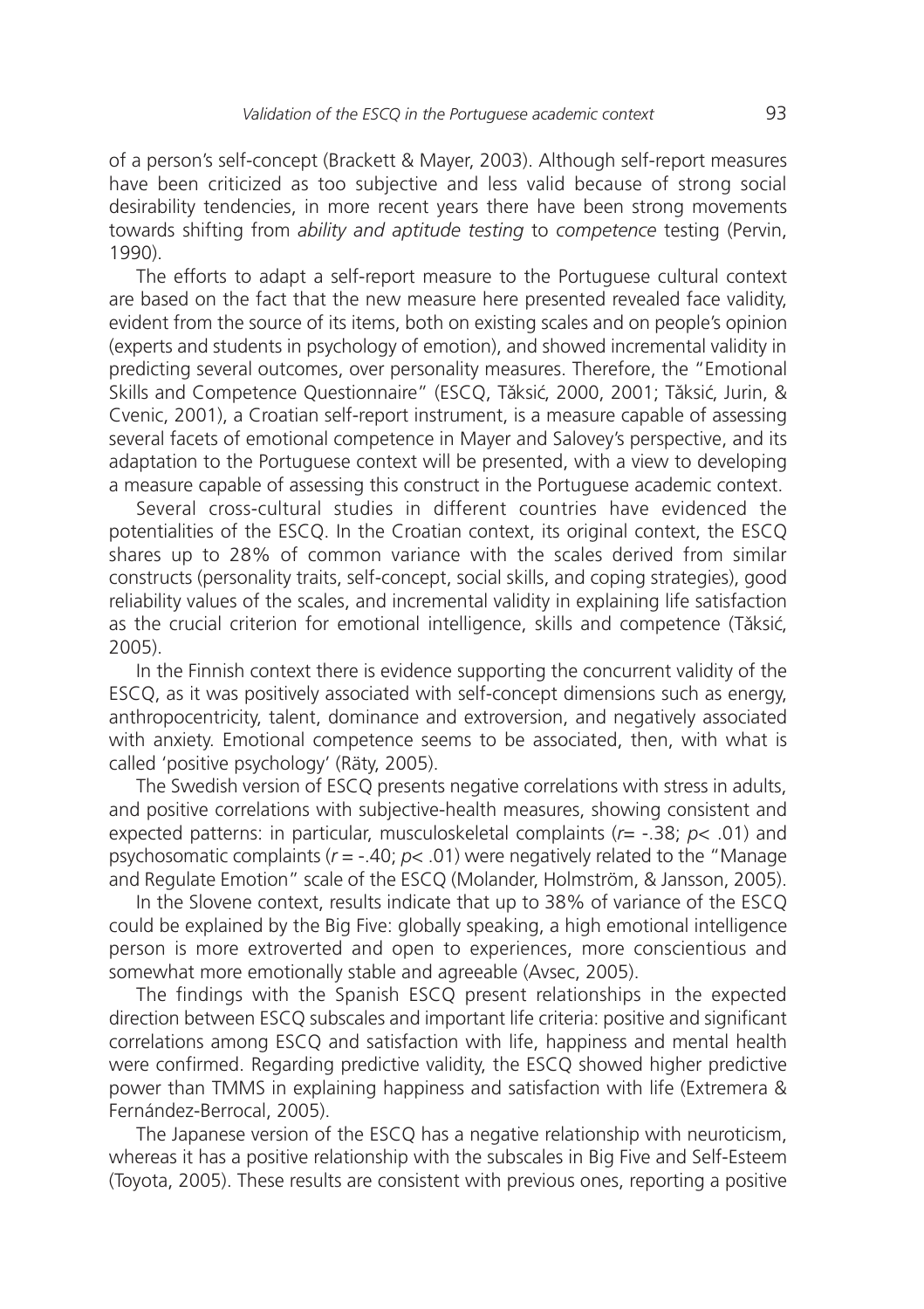relationship of the ESCQ with emotional stability and the other four subscales in the Big Five (Tăksić, 2002).

According to the literature, the ESCQ proved to be a reliable and valid measure in various cultural contexts, evidencing convergent, concurrent, and predictive validity.

Considering this evidence, the main aim of the present work is to present the results of validation studies of the ESCQ in the academic setting and to compare them with those of the original Croatian version, presenting the results of confirmatory factor analysis, undertaken to test its factor structure (Faria & Lima-Santos, 2006, 2009; Faria et al., 2006; Lima-Santos & Faria, 2005). The psychometric qualities of the ESCQ – internal consistency by Cronbach's alpha, construct validity by confirmatory factor analysis, sensibility, and discriminative power – are explored and discussed, and practical guidelines for the future use of the ESCQ are drawn.

# **Method**

# *Participants*

The sample was composed by 730 Portuguese high-school and university students, 61% female (see table 1), 28.6% were aged from 15 to 16, 36.7% were aged 17 or 18, and 34.2% were older than 18 years. The university students were undergraduate in Psychology (29.8%), in Sport and Physical Education (29.2%), in Dental Medicine (26.6%) and in Engineering and Architecture (14.3%).

#### *Instrument*

The ESCQ (Tăksić, 2000, 2001; Tăksić, Jurin, & Cvenic, 2001), originally developed in the Croatian cultural context, in academic and labour settings, using

| Academic level | Sex<br>Grade     | Woman | Man | Total |  |
|----------------|------------------|-------|-----|-------|--|
| Secondary      | 10 <sup>th</sup> | 152   | 65  | 217   |  |
|                | 12 <sup>th</sup> | 101   | 63  | 164   |  |
|                | Τ                | 253   | 128 | 381   |  |
| University     | 1 <sub>st</sub>  | 107   | 139 | 246   |  |
|                | 2 <sub>nd</sub>  | 85    | 18  | 103   |  |
|                |                  | 192   | 157 | 349   |  |
|                | Total            | 445   | 285 | 730   |  |

**Table 1** Sample distribution by academic level, sex, and school grade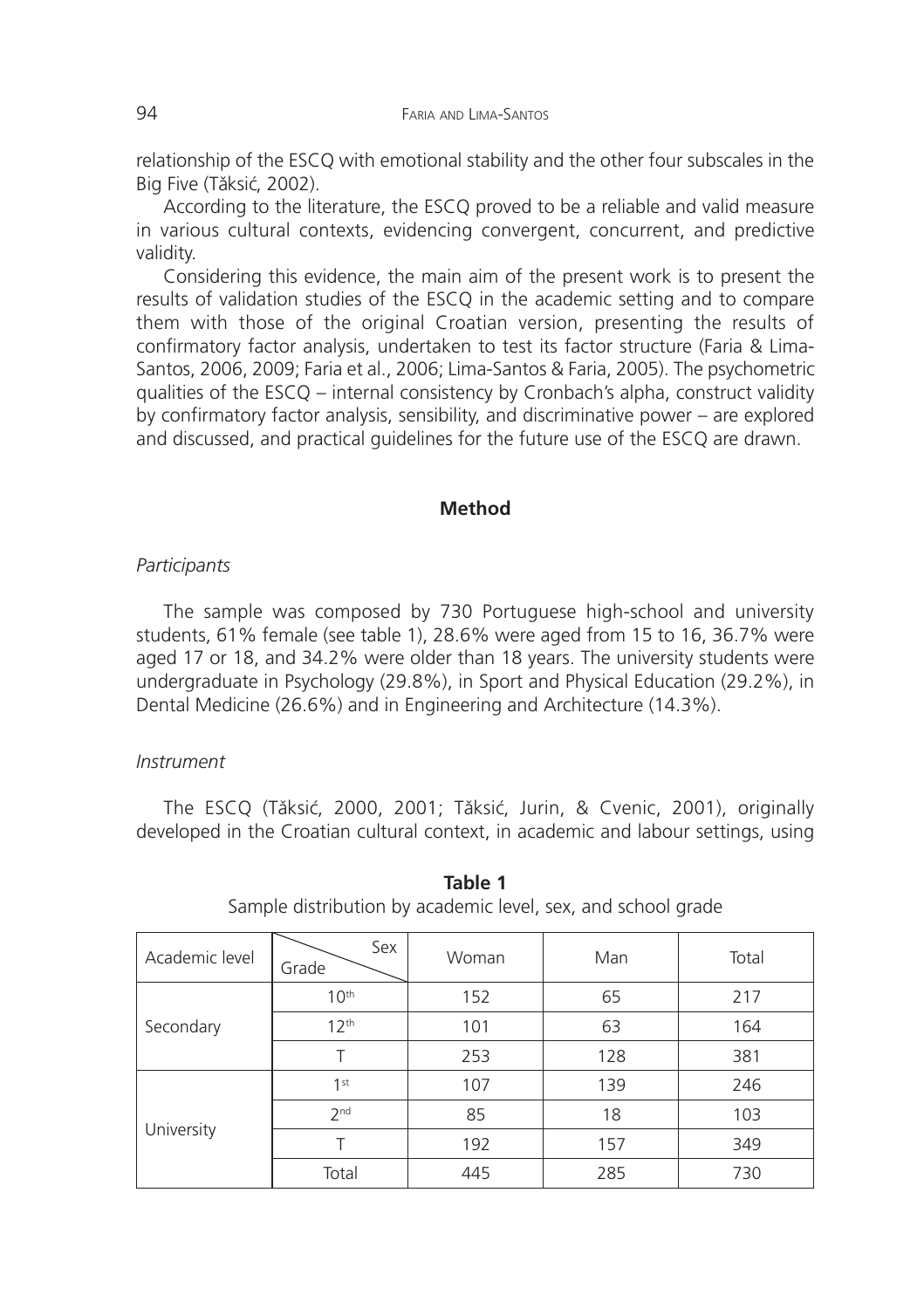the theoretical framework of the emotional intelligence model (Mayer & Salovey, 1997), includes a total of 45 items, ranging from "Never" to "Always", and presents three dimensions or subscales: "Ability to perceive and understand emotion", with 15 items, "Ability to express and label emotion", with 14 items, and "Ability to manage and regulate emotion", with 16 items.

The items of ESCQ were generated by a standard procedure: experts and students in psychology of emotion were informed about the concept of emotional intelligence, especially regarding the details of the sixteen categories in Mayer-Salovey's model.

After that, they were asked to write as many items as they could remember during a brainstorming process: close to 300 items were collected, together with others already used in acknowledged scales (Faria et al., 2006).

The collected items were refined by experts and personality psychologists, being placed into the sixteen categories according to the model, if at least two judges placed them in the same category (Faria et al., 2006).

Then, a sample of 381 high-school students was taken. The correlations among each category (subscales) were examined, and common factor analysis was applied. Scree-tests suggested the existence of three significant factors: Perception and understanding of emotion, Expression and labelling of emotion, and Management and regulation of emotion (Tăksić, 1998; Tăksić, Jurin, & Tăksić, 2001). The items in each scale were retained according to high loading with common factor, in respect of positive connotation or orientation (Faria et al., 2006).

# *Procedure*

The ESCQ was collectively administered together with a socio-demographic questionnaire in the Portuguese academic setting, during regular academic hours. All the participants took part voluntarily, with both confidentiality and anonymity being guaranteed.

The English version of the scale (Tăksić, 2001) was translated into Portuguese and back-translated into English, through the collaboration of the Portuguese and Croatian authors (Maneesriwongul & Dixon, 2004).

# **Results**

#### *Reliability and internal consistency*

The alpha values for the dimensions of the ESCQ according to school grade evidenced that Ability to perceive and understand emotion (15 items) and Ability to express and label emotion (14 items) had the highest alpha values, while Ability to manage and regulate emotions (16 items) had the lowest alpha value of all, exactly as in Tăksić's (2001) studies (from .71 to .73), probably reflecting the diverse nature of the items that involve both positive and negative emotions in interpersonal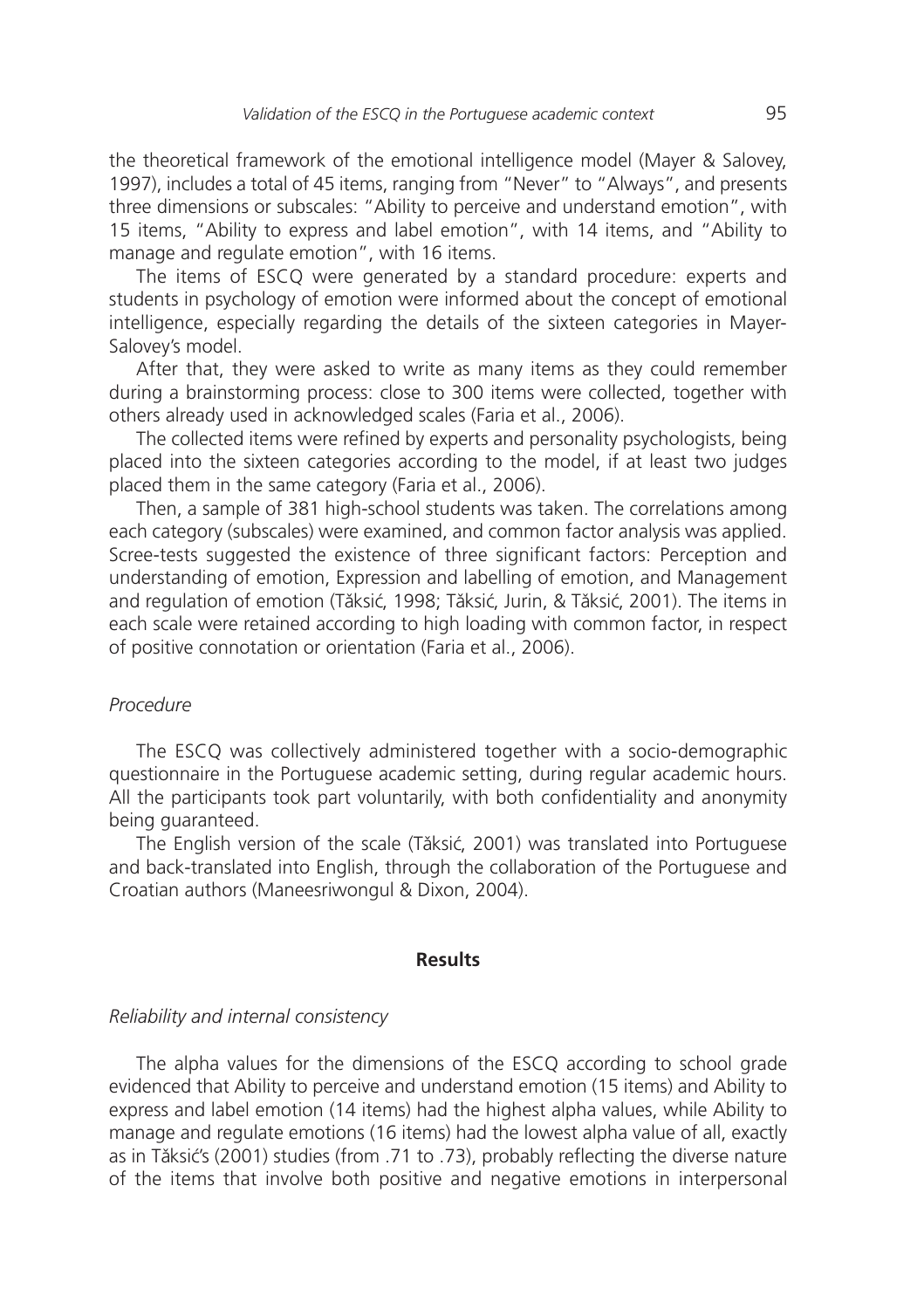|                                   |                   | Secondary<br>$(n=381)$ |       | University<br>$(n=349)$ |       | Total<br>$(N=730)$ |       |
|-----------------------------------|-------------------|------------------------|-------|-------------------------|-------|--------------------|-------|
| Subscales                         | $N^{\circ}$ items | n                      | Alpha | n                       | Alpha | N                  | Alpha |
| Perceive and understand emotion   | 15                | 377                    | .84   | 347                     | .84   | 724                | .84   |
| Express and label emotion         | 14                | 373                    | .84   | 343                     | .83   | 716                | .84   |
| Manage and regulate emotion       | 16                | 375                    | .67   | 346                     | .64   | 721                | .67   |
| Global emotional competence scale | 45                | 363                    | .90   | 340                     | .88   | 703                | .89   |

**Table 2** Alpha values for the secondary, university and total sample

situations (table 2). Alpha values for the Global Emotional Competence Scale were the highest and were slightly superior to those obtained with the Croatian samples (from .88 to .89).

In conclusion, the alpha values of the subscales suggested consistency of their items, indicating a good internal consistency for the dimensions of Ability to perceive and understand emotion and Ability to express and label emotion, and an acceptable internal consistency for the dimension of Ability to manage and regulate emotions. Alpha values for both secondary and university samples were similar.

### *Validity and confirmatory factor analysis*

Confirmatory factor analysis (CFA) was undertaken using EQS 6.1 to verify the structure of the ESCQ in the Portuguese cultural context. The estimates were measured for the entire sample due to its higher number of participants.

For the evaluation of the fit of the tested models, the following fit indices were considered:  $\chi^2$ , CFI (comparative fit index), RMR (root mean-square residual) and RMSEA (root mean-square error of approximation). The  $\chi^2$  analyses the discrepancy between the observed and the theoretical model. If a certain model has a statistically significant  $\chi^2$ , it means that the observed model differs from the theoretical one. Since the value of  $\chi^2$  is affected by the dimension of the sample (Schumacker & Lomax, 1996), we also considered three other indices for a more exhaustive fit analysis. Thus, the CFI was used, which compares the observed model with a null model (a model with no estimates). The CFI ranges from 0 to 1. Values above .90 and .95 indicate an acceptable and a good fit respectively (Byrne, 1994).

Another index was the RMR, which provides a summary of the magnitude of the residuals. The value of the RMR should be inferior to .05 (Byrne, 1994). Finally, the last index – RMSEA – analyses the approximation of the observed model to the population model. Consequently, this index should have a *p* value inferior to .05. Models with RMSEA values superior to .01 should be rejected and those with values between .08 and .05 or inferior to .05 should be kept in the analyses (Byrne, 1994).

The first model – the theoretical model – is presented in figure 1 with three factors, 16 items loading on the "Ability to manage and regulate emotion" factor,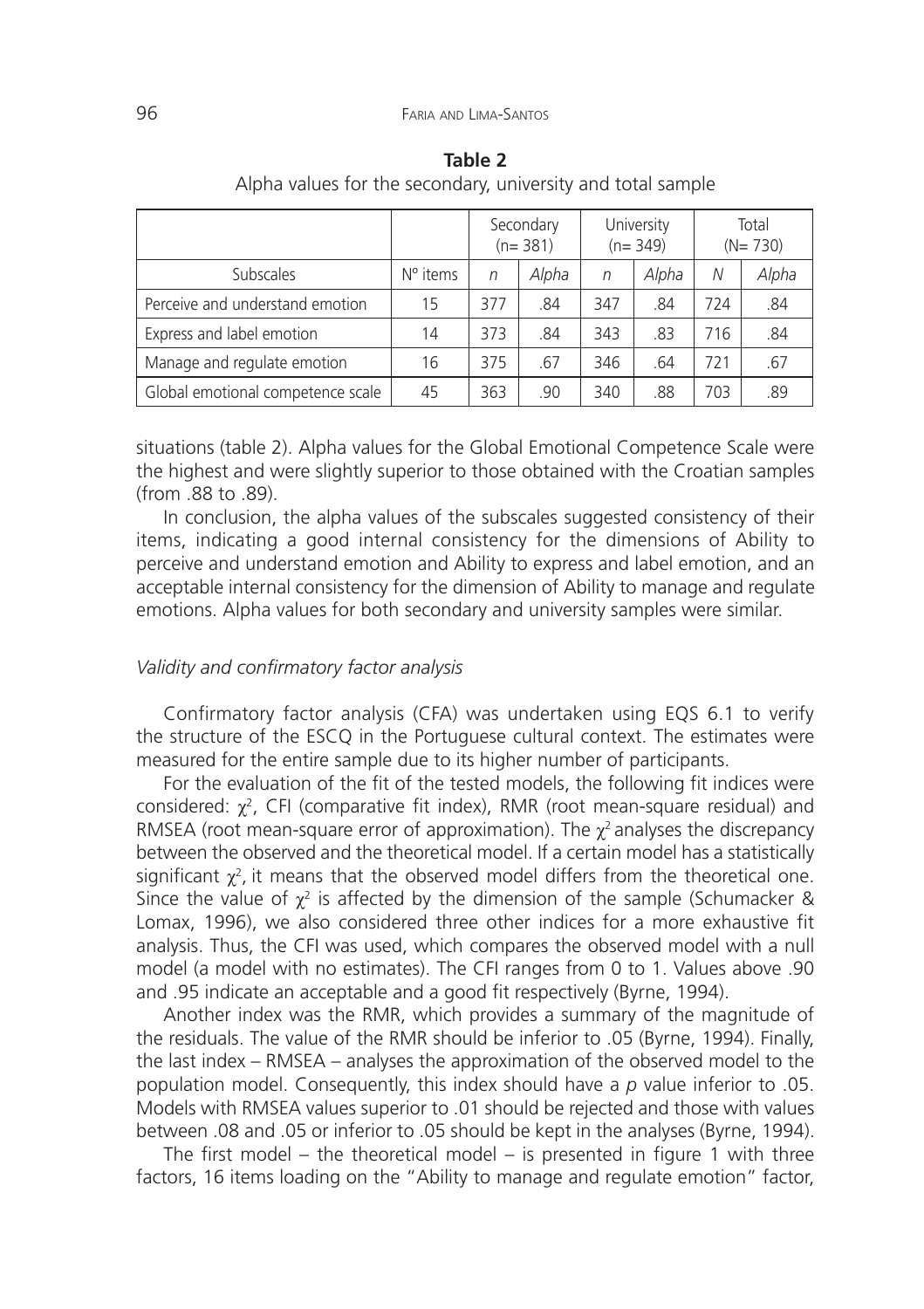

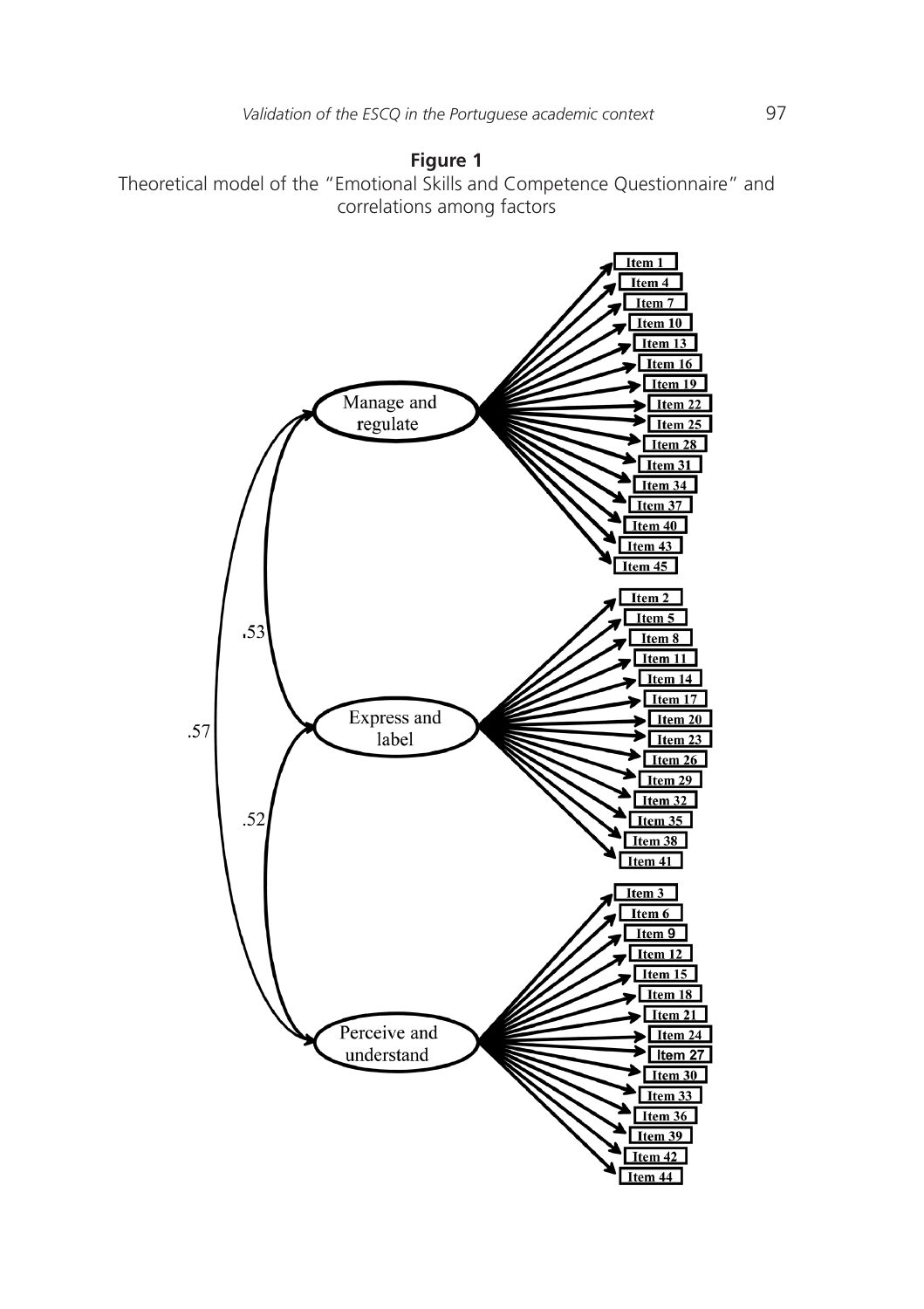14 items loading on the "Ability to express and label emotion" factor, and 15 items loading on the "Ability to perceive and understand emotion" factor.

The hypothesis states that for the entire sample the items of the three subscales would load only on their latent variable, either the ability to manage and regulate emotion, the ability to express and label emotion, or the ability to perceive and understand emotion.

The values of the fit indices are presented in table 3. Given the unsatisfactory fit to the theoretical model, we tested a reconfigured model of the ESCQ, whose structure did not include items with loadings lower than .30, leaving out all the items of the "Ability to manage and regulate emotion" factor and several items

**Table 3**  Values of fit indices for the theoretical and the reconfigured models of the ESCQ

| <b>Models</b> | $\sim$    | al  | $\chi^2$ /ql | ΓFΙ | <b>RMR</b> | <b>RMSEA</b> |
|---------------|-----------|-----|--------------|-----|------------|--------------|
| Theoretical   | $2869.8*$ | 940 |              |     | .06        | .05          |
| Reconfigured  | 266.8*    | 42  |              | ดว  |            | .09          |

*Notes: CFI= Comparative Fit Index; RMR<sub>s</sub>* = Root Mean-Squared Residuals (standardized); RMSEA= Root Mean-Squared Error of Approximation. \*χ<sup>2</sup> statistically significant at *p*< .001.

**Figure 2**

Reconfigured model of the "Emotional Skills and Competence Questionnaire" and correlation between factors

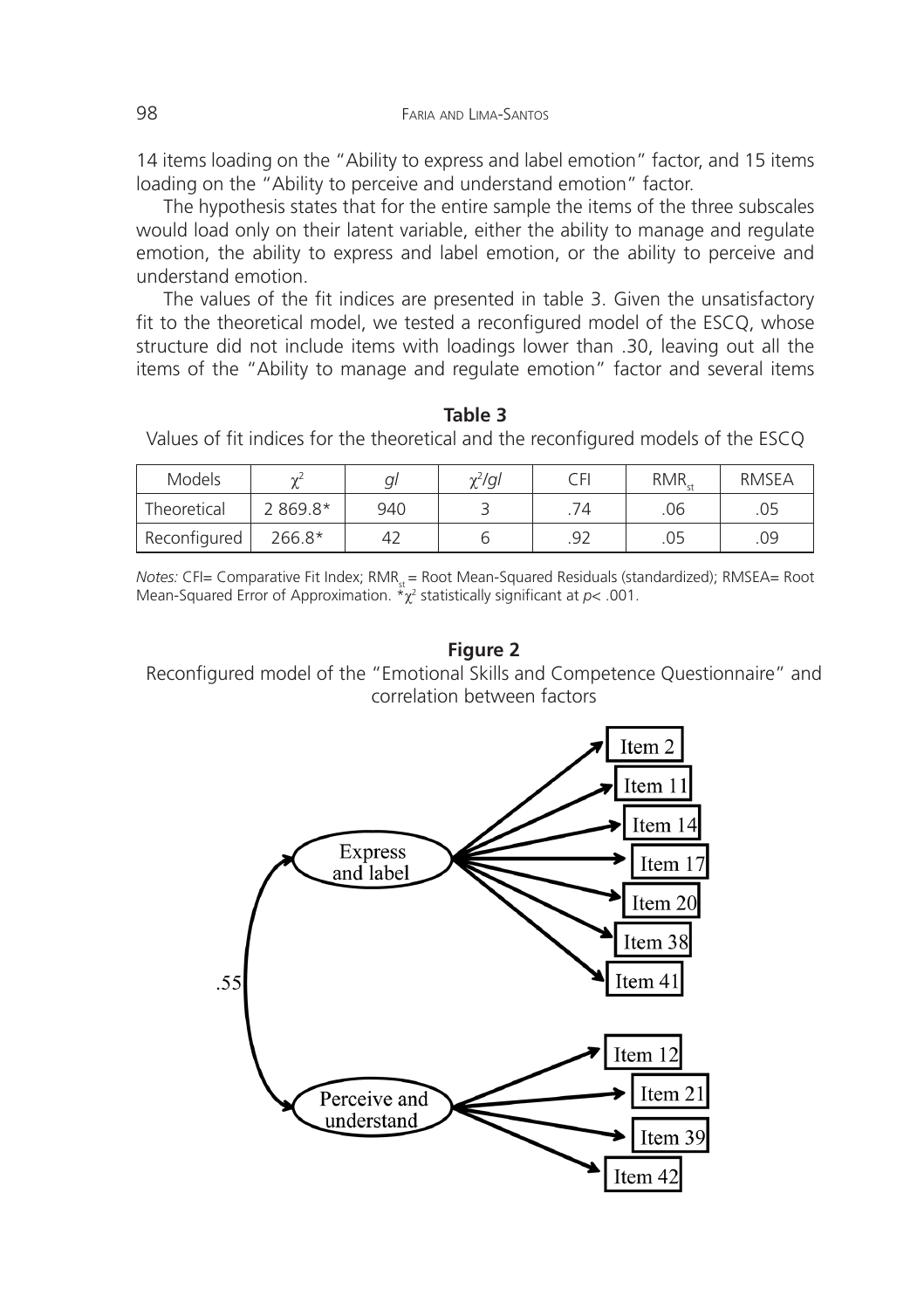originally belonging to the other two factors, that evidenced high error variances and low loadings on the latent factors.

Consequently, the remaining 11 items represented only two of the three original factors: "Ability to express and label emotion" (F2 with 7 items), and "Ability to perceive and understand emotion" (F3 with 4 items). The 7 items of F2 are related with the expression and the description of emotions (e.g., express emotions with words, express well emotions, express the way I feel, describe my emotional state). The 4 items of F3 are related with the perception of emotions (e.g., to perceive mood changes in my friends, to perceive when someone feels upset).

The configuration of the new model is presented in figure 2. The alpha values for F2 (.86) and F3 (.72) were acceptable.

#### *Sensibility: descriptive statistics and discriminative power*

In tables 4 and 5 we can observe that for both subsamples: (i) the values of the mean and of the median are close to each other for all the dimensions of emotional competence; (ii) the minimum and the maximum values are at great distance one from another; and (iii) the coefficients of asymmetry and kurtosis are mostly inferior to 1.

| <b>Subscales</b>            | M     | Me   | SD   | Min. | Max.  | Asymmetry | Kurtosis |
|-----------------------------|-------|------|------|------|-------|-----------|----------|
| Perceive and understand     | 67.2  | 68.0 | 8.00 | 37.0 | 86.0  | $-446$    | .406     |
| Express and label           | 63.4  | 64.0 | 9.13 | 28.0 | 83.0  | $-606$    | .802     |
| Manage and regulate         | 75.1  | 75.0 | 7.45 | 46.0 | 93.0  | $-349$    | .486     |
| Global emotional competence | 205.6 | 2070 | 2085 | 1210 | 261 O | $-548$    | 1.079    |

**Table 4** 

Values of central tendency, dispersion and distribution (secondary n= 381)

#### **Table 5**

Values of central tendency, dispersion and distribution (university n= 349)

| Subscales                   | M     | Me   | SD    | Min.  | Max. | Asymmetry | Kurtosis |
|-----------------------------|-------|------|-------|-------|------|-----------|----------|
| Perceive and understand     | 65.4  | 66.0 | 7.40  | 39.0  | 90.0 | .024      | .728     |
| Express and label           | 63.0  | 64.0 | 7.85  | 36.0  | 84.0 | $-263$    | .218     |
| Manage and regulate         | 72.9  | 73.0 | 6.48  | 56.0  | 96.0 | 153       | .312     |
| Global emotional competence | 201.4 | 2010 | 17.60 | 148.0 | 2700 | 215       | .903     |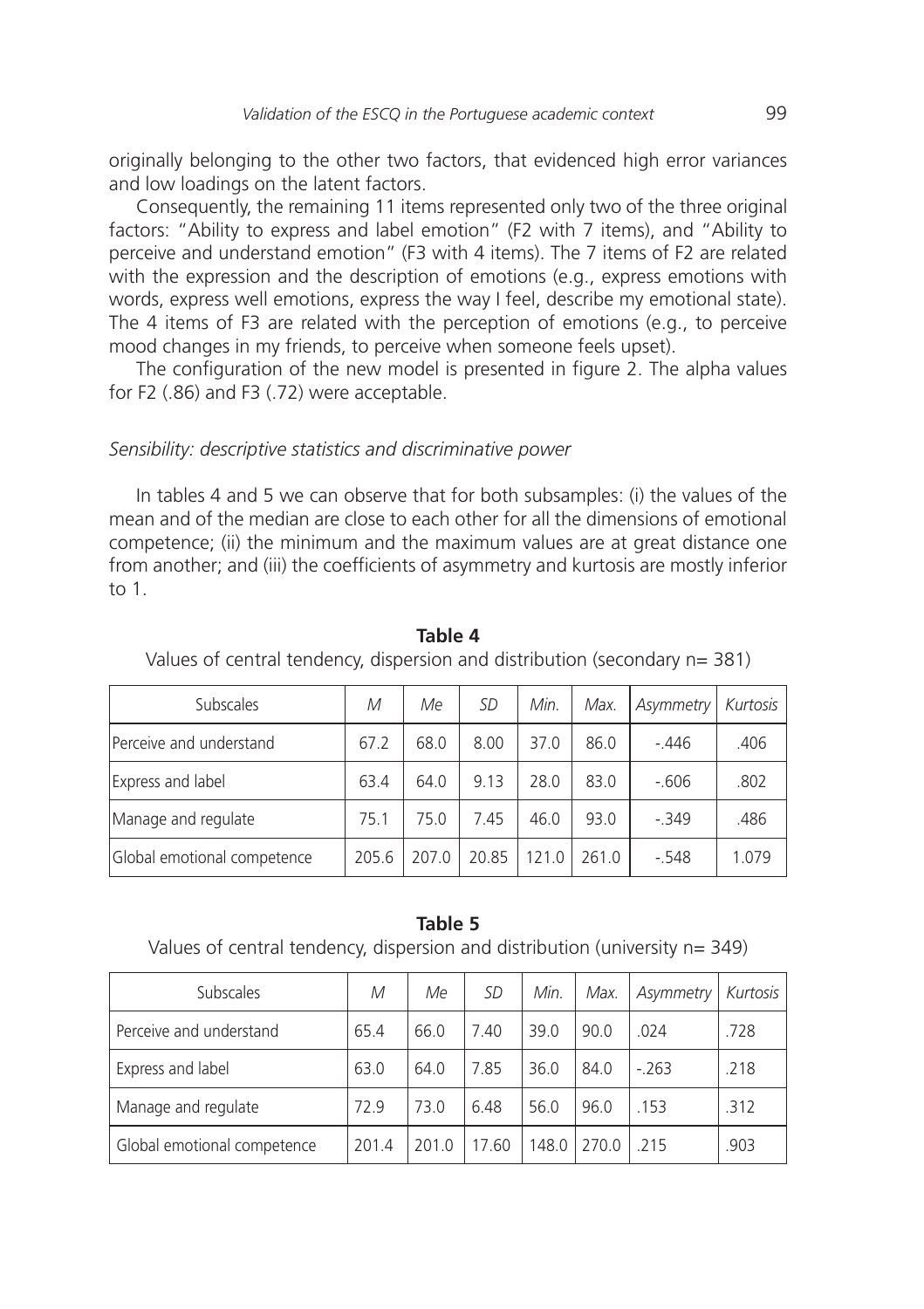For the university subsample the minimum values were always higher in comparison with those of the secondary subsample.

As for the discriminative power of the items: (i) the most chosen answer alternatives were "Frequently" and "Always", evidencing that the participants perceived themselves as competent with regard to perceiving and understanding others' emotions and expressing and managing their own emotions; (ii) the items 1, 13 and 40 (Ability to manage and regulate emotion), 6, 18, 24, 30, 33 and 36 (Ability to perceive and understand emotion), and 11 and 29 (Ability to express and label emotion) concentrated greater percentage of answers in central alternatives ("Occasionally" and "Usually") in both subsamples; (iii) the university subsample, when compared to the secondary one, revealed low percentages of higher answer alternatives ("Frequently" and "Always"), and greater percentages of central answer alternatives ("Occasionally" and "Usually").

# **Discussion**

The "Emotional Skills and Competence Questionnaire"*,* a Croatian self-report instrument (Tăksić, 2000, 2001; Tăksić, Jurin, & Cvenic, 2001), proved to be a measure capable of assessing several facets of emotional competence in Mayer and Salovey's perspective, but further studies are needed in order to clarify its factor structure in the Portuguese context.

Nevertheless, several cross-cultural studies in different countries have evidenced the potentialities of the ESCQ, and despite the concerns about the discriminant validity of self-report measures (Conte, 2005) there is evidence that ESCQ is a reliable and valid measure evidencing convergent, concurrent, predictive, and incremental validity in different cultures (Avsec, 2005; Extremera & Fernández-Berrocal, 2005; Molander, Holmström, & Jansson, 2005; Räty, 2005; Tǎksić, 2005; Toyota, 2005).

Our attempt to adapt a self-report measure to the Portuguese cultural context that proved valid and reliable allowed us to conclude that, overall, the results of the Portuguese validation studies of the ESCQ pointed to good alpha values, similar to those of the original version (>.80), except for the "Ability to manage and regulate emotion" which proved to be less satisfactory (.67), confirming the results obtained in other countries.

Therefore, the evaluation of the dimension of "Ability to manage and regulate emotion" should be reconsidered by using other techniques than self-report measures, and also by reconsidering the items which compose this subscale, in order to find better operationalization of the managing and regulating emotion dimension, which has also proved to be a challenge in several other cultural contexts (Faria et al., 2006).

The confirmatory factor analysis (CFA) evidenced unsatisfactory results (low loadings and high error variances of the items), and needs further replication in the future, especially to explore the dimension of Ability to manage and regulate emotion. As for CFA, although the data yielded indices of improved fit, they were not yet entirely satisfactory.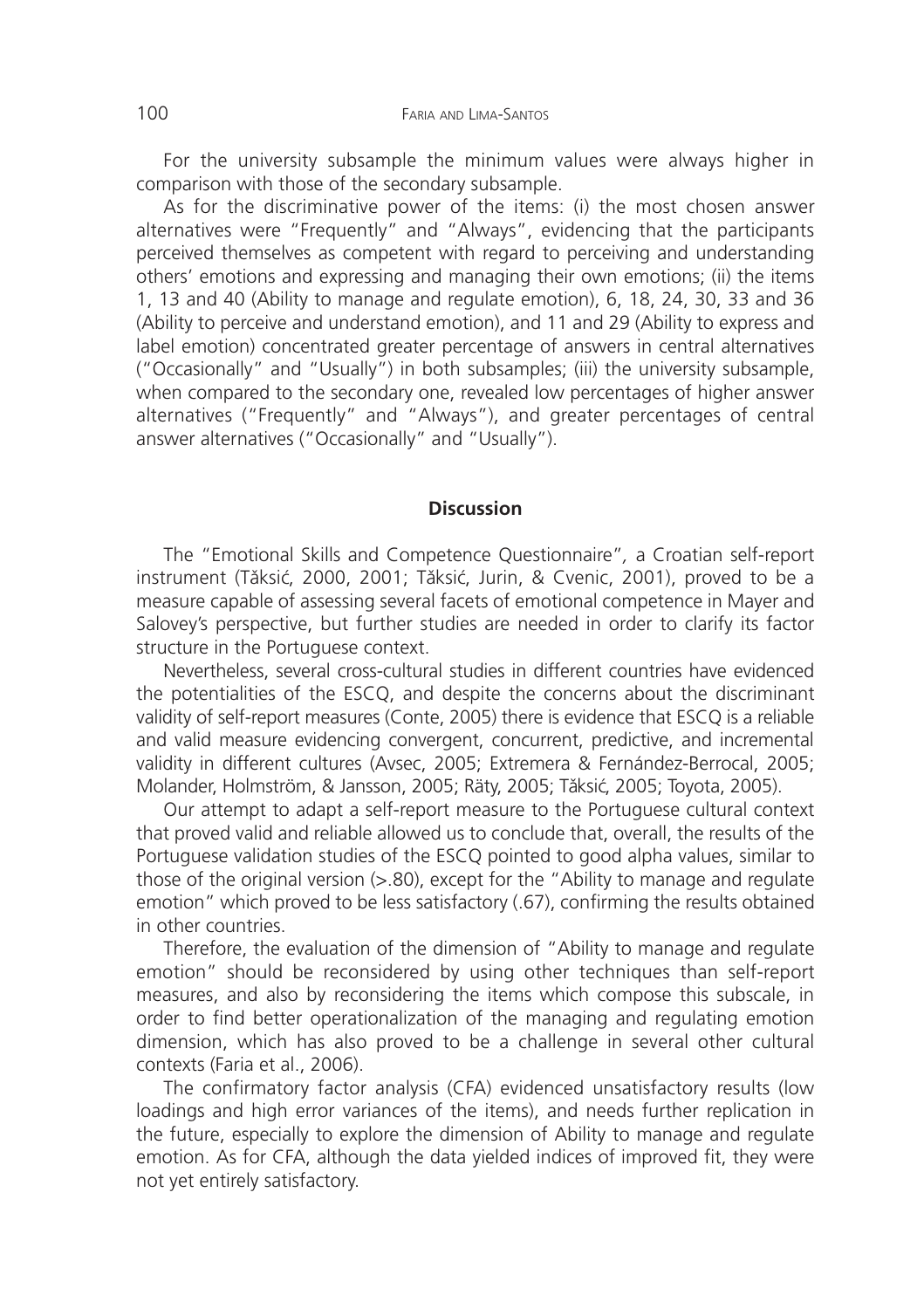These results thus suggested that the eliminated items may be actually correlated with other items requiring further investigation in the future. Therefore, the reconfigured model in this study should be tested in further studies with new samples.

The sensibility of the dimensions and the discriminative power of the items proved to be satisfactory. However, research is needed on the potential for faking in self-report measures (Conte, 2005).

Furthermore, it would be interesting to pursue the validation studies of the ESCQ, testing its invariance according to academic level.

Finally, for future improvement of this scale, the challenge involves the capacity to combine homogeneous situations, in order to guarantee the internal consistency and homogeneity of the scales, with the need to diversify the aspects that better represent this scale.

In conclusion, the ESCQ is a multidimensional instrument capable of measuring emotional competence in the Portuguese cultural context, and of allowing the pursuit of cross-cultural comparisons in the near future.

# **References**

- Avsec, A. (2005, July). *Emotional Skills and Competence Questionnaire:* reliability and validity of a Slovene version. Oral presentation at the 9<sup>th</sup> European Congress of Psychology, Granada, Spain.
- Brackett, M. A., & Mayer, J. D. (2003). Convergent, discriminant, and incremental validity of competing measures of emotional intelligence. *Personality and Social Psychology Bulletin, 29*, 1-12.
- Byrne, B. (1994). *Structural equation modeling with EQS and EQS/Windows Basic concepts, application and programming*. California: Thousand Oaks.
- Conte, J. M. (2005). A review and critique of emotional intelligence measures. *Journal of Organizational Behavior, 26*, 433-440.
- Extremera, N., & Fernández-Berrocal, P. (2005, July). *Emotional Skills and Competence Questionnaire (ESCQ)*: *adaptation to Spanish, reliability and its relationship with well*being indexes. Oral presentation at the 9<sup>th</sup> European Congress of Psychology, Granada, Spain.
- Faria, L., & Lima-Santos, N*.* (2006). Competência emocional: adaptação e validação intercultural do Emotional Skills and Competence Questionnaire (ESCQ). [Emotional competence: adaptation and validation of the Emotional Skills and Competence Questionnaire (ESCQ)]. In C. Machado, L. Almeida, M. A. Guisande, M. Gonçalves, & V. Ramalho (Eds.), *Actas da XI Conferência Internacional de Avaliação Psicológica: Formas e Contextos* (pp. 349-356). Braga: Psiquilíbrios.
- Faria, L., & Lima-Santos, N. (2009). Validation of the Emotional Skills and Competence Questionnaire (ESCQ) in the Portuguese academic context. *Horizons of Psychology Official Journal of the Slovenian Psychological Association, 18*, 55-71.
- Faria, L., Lima-Santos, N., Tăksić, V., Räty, H., Molander, B., Holmström, S., Jansson, J., Avsec, A., Extremera, N., Fernández-Barrocal, P., & Toyota, H. (2006). Cross-cultural validation of the Emotional Skills and Competence Questionnaire (ESCQ). *Psicologia, 20*, 95-127.